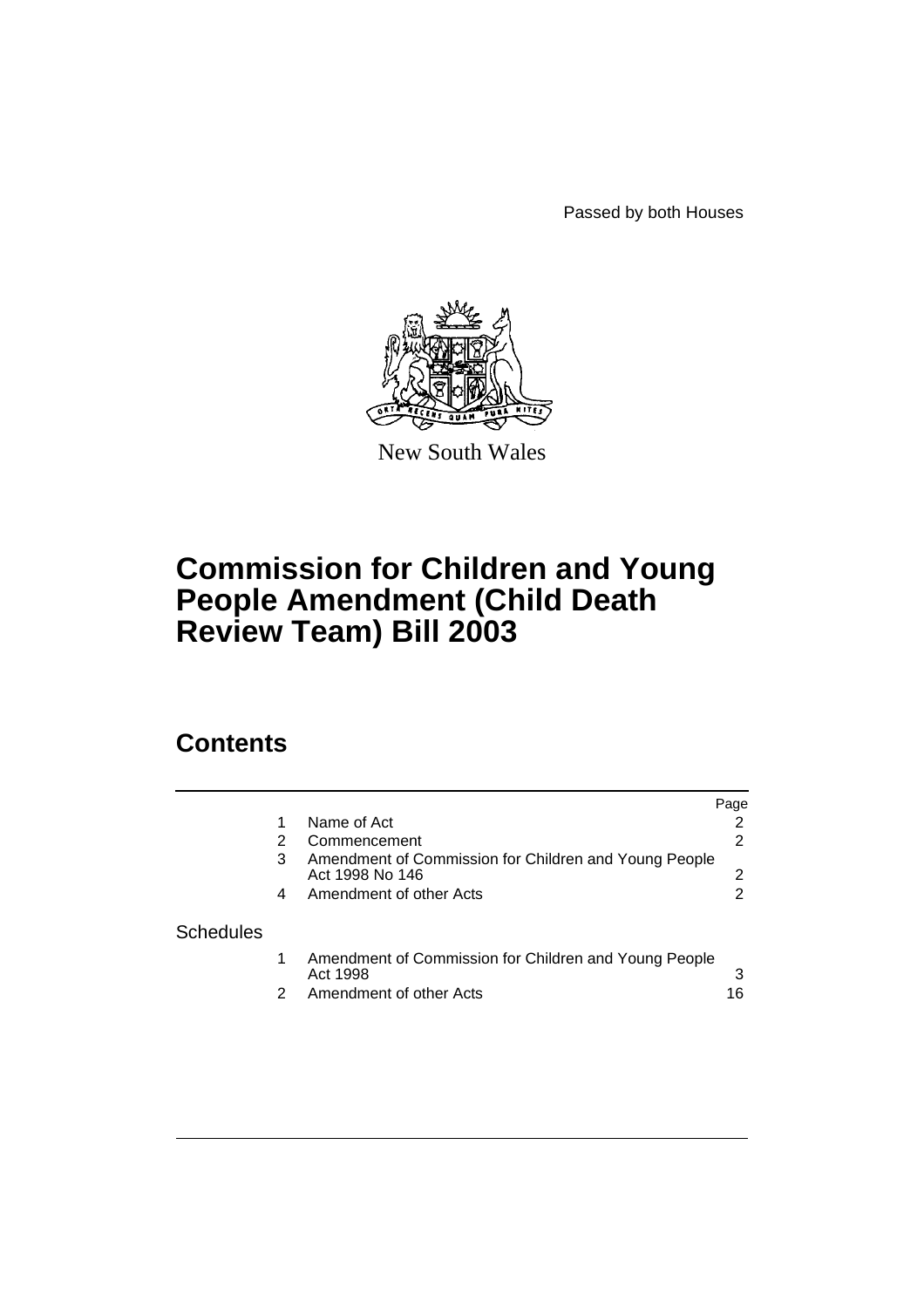*I certify that this PUBLIC BILL, which originated in the LEGISLATIVE COUNCIL, has finally passed the LEGISLATIVE COUNCIL and the LEGISLATIVE ASSEMBLY of NEW SOUTH WALES.*

*Legislative Council 2003* *Clerk of the Parliaments*



New South Wales

# **Commission for Children and Young People Amendment (Child Death Review Team) Bill 2003**

Act No , 2003

An Act to amend the *Commission for Children and Young People Act 1998* with respect to the constitution, functions, procedures and other matters relating to the Child Death Review Team; to make consequential amendments to other Acts; and for other purposes.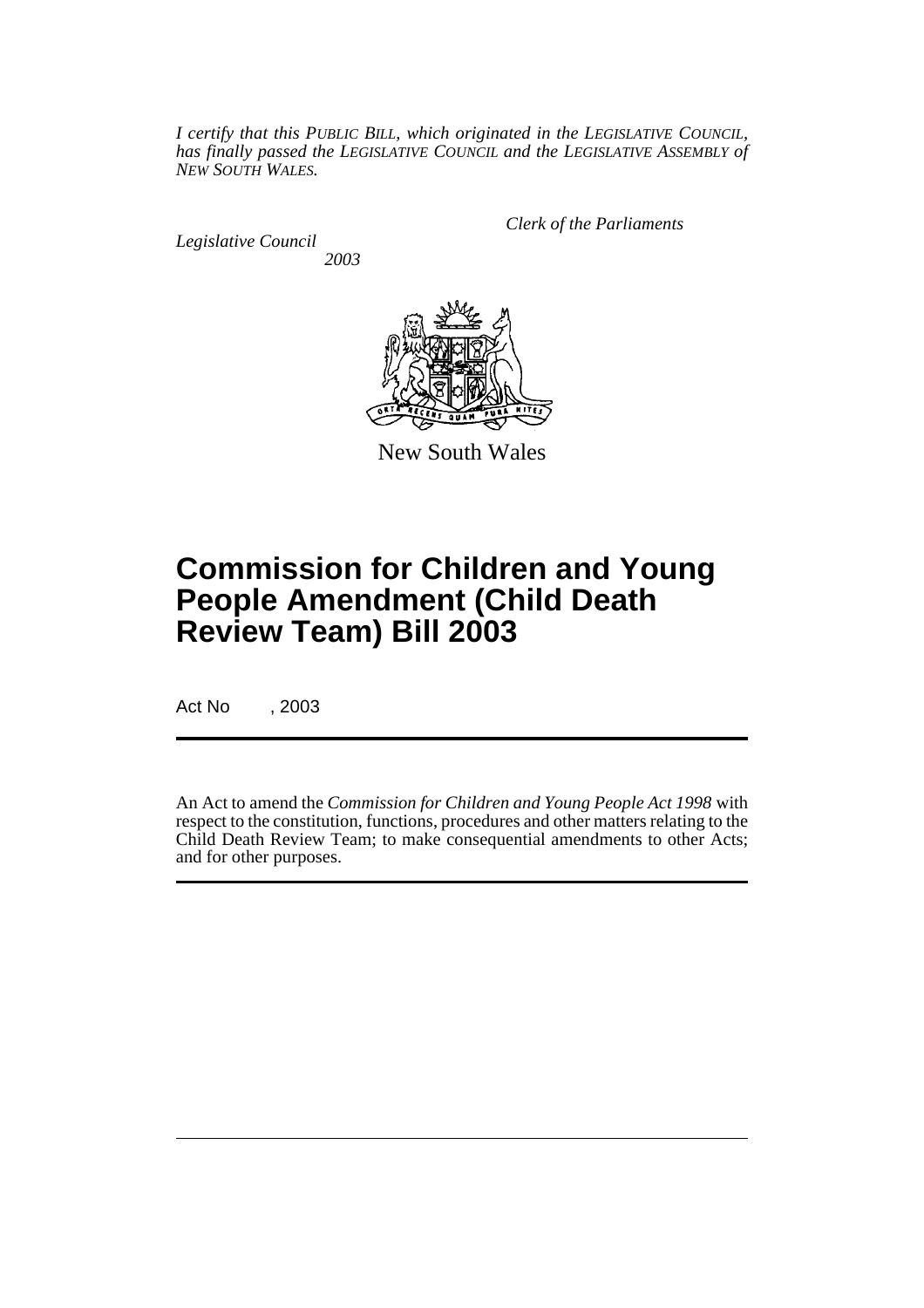# <span id="page-2-0"></span>**The Legislature of New South Wales enacts:**

# **1 Name of Act**

This Act is the *Commission for Children and Young People Amendment (Child Death Review Team) Act 2003*.

#### <span id="page-2-1"></span>**2 Commencement**

This Act commences on a day or days to be appointed by proclamation.

#### <span id="page-2-2"></span>**3 Amendment of Commission for Children and Young People Act 1998 No 146**

The *Commission for Children and Young People Act 1998* is amended as set out in Schedule 1.

# <span id="page-2-3"></span>**4 Amendment of other Acts**

Each Act specified in Schedule 2 is amended in the manner set out in that Schedule.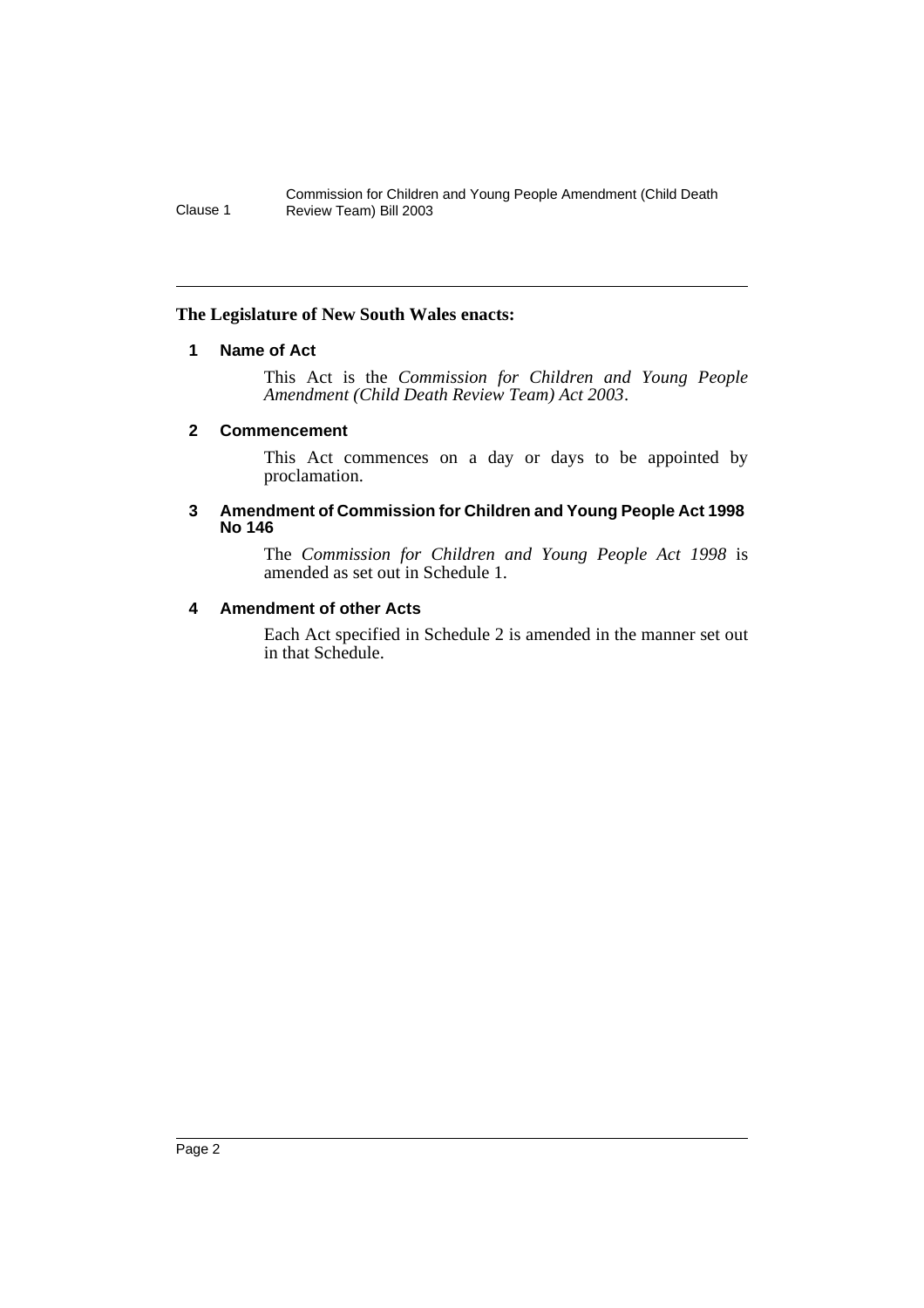Amendment of Commission for Children and Young People Act 1998 Schedule 1

# <span id="page-3-0"></span>**Schedule 1 Amendment of Commission for Children and Young People Act 1998**

(Section 3)

# **[1] Section 3 Definitions**

Insert in alphabetical order in section 3 (1):

*Child Death Review Team* or *Team* means the Child Death Review Team established under Part 7A.

*Convenor* means Convenor of the Child Death Review Team.

## **[2] Section 11 Principal functions of Commission**

Insert after section 11 (j):

(k) to support and assist the Child Death Review Team in the exercise of its functions under Part 7A.

#### **[3] Section 11, note**

Omit the note.

#### **[4] Section 15 Referral of matters to police and other investigative agencies**

Insert "(other than its functions under section 11  $(k)$ )" after "functions" in section 15 (1).

## **[5] Section 28 Functions of Committee**

Insert after section 28 (3):

(4) A reference in this section to the Commission includes a reference to the Child Death Review Team.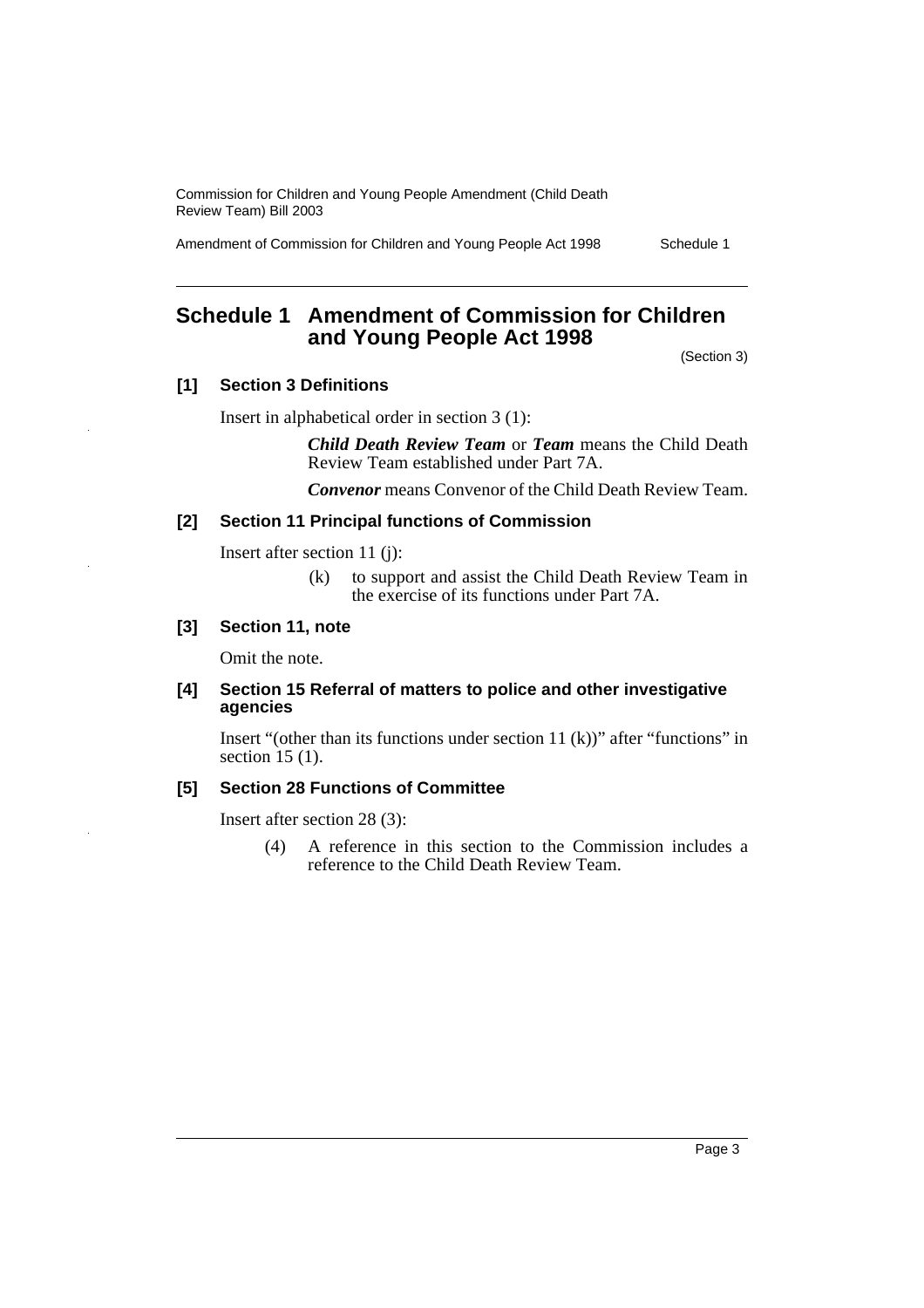Schedule 1 Amendment of Commission for Children and Young People Act 1998

# **[6] Part 7A**

Insert after Part 7:

# **Part 7A Child Death Review Team**

# **Division 1 Object of Part**

#### **45A Object of Part**

The object of this Part is to prevent and reduce the deaths of children in New South Wales through the constitution of the Child Death Review Team which is to exercise the functions conferred or imposed on it under this Part.

# **Division 2 Constitution and procedure of the Team**

#### **45B Constitution of the Team**

There is established by this Act a corporation to be known as the Child Death Review Team.

#### **45C Composition of the Team**

- (1) The Team is to consist of:
	- (a) the Commissioner, who is to be the Convenor of the Team, and
	- (b) persons appointed by the Minister.
- (2) The Team is to include representatives of each of the following:
	- (a) the Department of Community Services,
	- (b) the Department of Health,
	- (c) NSW Police,
	- (d) the Department of Education and Training,
	- (e) the Attorney General's Department,
	- (f) the Office of the Coroner,
	- (g) the Department of Ageing, Disability and Home Care.
- (3) Each representative referred to in subsection (2) is to be nominated by the Minister responsible for the organisation concerned.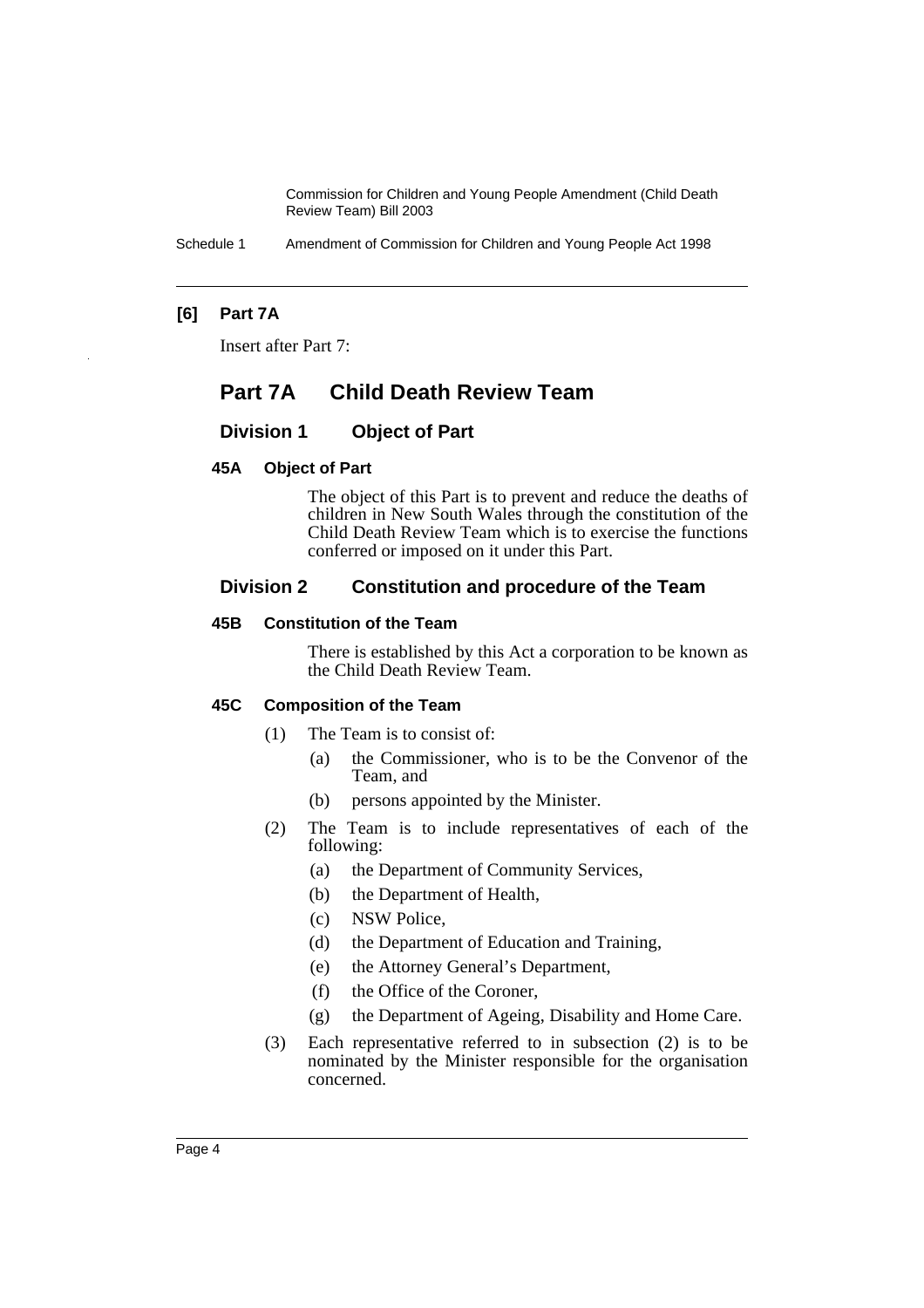- (4) In addition, the Team is to include persons recommended by the Convenor and who, in the opinion of the Minister, are:
	- (a) experts in health care, research methodology, child development or child protection, or
	- (b) persons who, because of their qualifications or experience, or both, are likely to make a valuable contribution to the work of the Team.
- (5) The Minister is to appoint 2 persons who are Aboriginal (within the meaning of the *Aboriginal Land Rights Act 1983*) as members of the Team.
- (6) The Team must consist of not less than 14 members (in addition to the Convenor) and not more than 20 members (in addition to the Convenor) at any one time.
- (7) A person who is a member of the Legislative Council or the Legislative Assembly is not eligible to be a member of the Team.

#### **45D Deputy Convenor**

- (1) The members of the Team are to elect one of their number as the Deputy Convenor of the Team.
- (2) The member so elected holds office as Deputy Convenor for the balance of the member's term of office, subject to subsection (3).
- (3) A person holding the office of Deputy Convenor vacates that office if the person:
	- (a) is removed from that office by the Minister under section 45H, or
	- (b) resigns that office by instrument in writing addressed to the Minister, or
	- (c) ceases to be a member.

#### **45E Term of office of members**

A member, other than the Convenor, holds office for such period (not exceeding 2 years) as is specified in the member's instrument of appointment, but is eligible (if otherwise qualified) for re-appointment.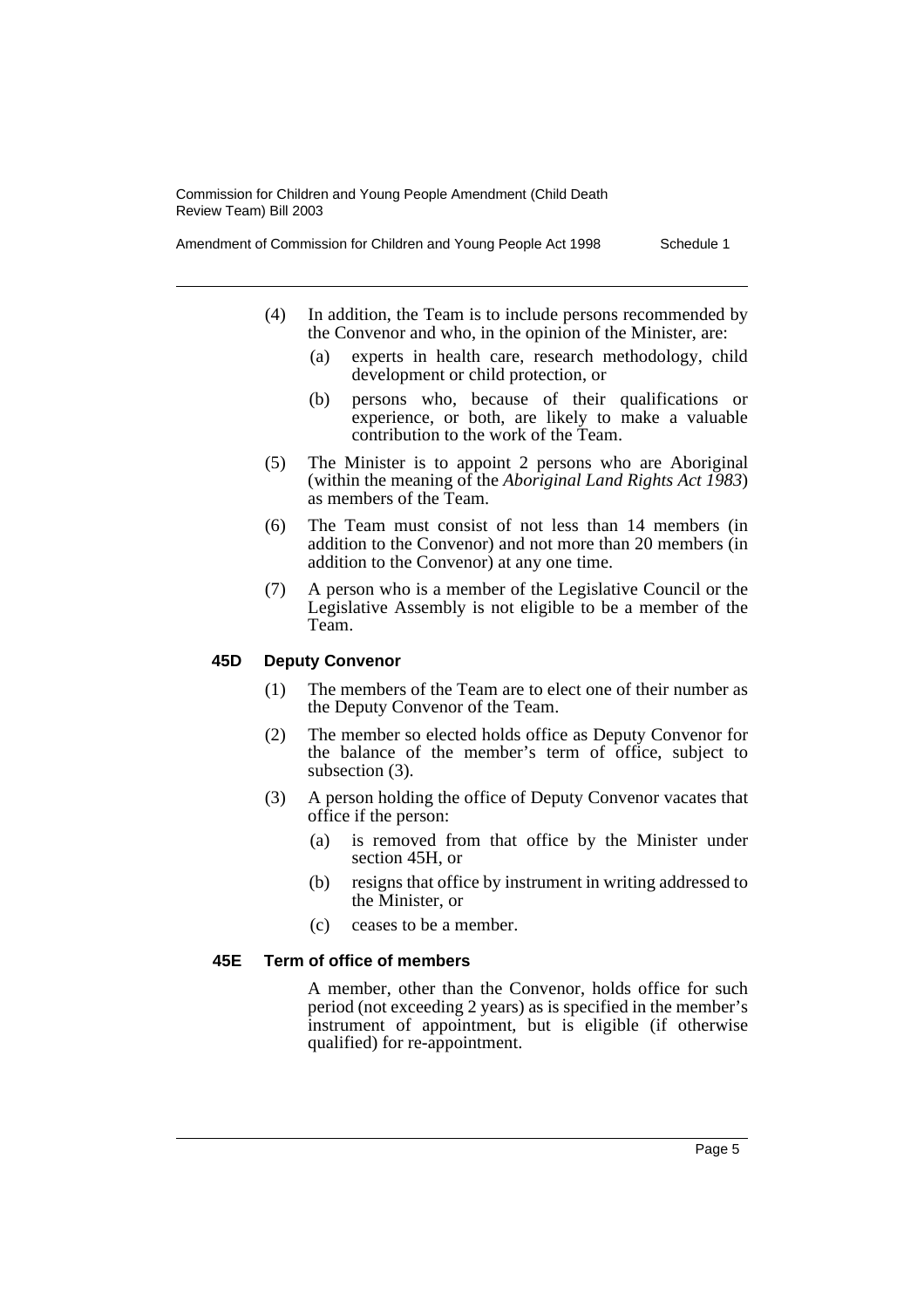Schedule 1 Amendment of Commission for Children and Young People Act 1998

#### **45F Remuneration**

A member, other than the Convenor or a representative of a department of the government, NSW Police or a statutory body, is entitled to be paid such remuneration and allowances (including travelling or subsistence allowances) as may be determined by the Minister.

#### **45G Vacancy in office of member**

- (1) The office of a member, other than the Convenor, becomes vacant if the member:
	- (a) dies, or
	- (b) completes a term of office and is not re-appointed, or
	- (c) resigns the office by instrument in writing addressed to the Minister, or
	- (d) is absent from 4 consecutive meetings of the Team of which reasonable notice has been given to the member personally or in the ordinary course of post, except on leave granted by the Team or unless, before the expiration of 4 weeks after the last of those meetings, the member is excused by the Minister for having been absent from those meetings, or
	- (e) becomes bankrupt, applies to take the benefit of any law for the relief of bankrupt or insolvent debtors, compounds with his or her creditors or makes an assignment of his or her remuneration for their benefit, or
	- (f) becomes a mentally incapacitated person, or
	- (g) is convicted in New South Wales of an offence that is punishable by imprisonment for 12 months or more or is convicted elsewhere than in New South Wales of an offence that, if committed in New South Wales, would be an offence so punishable, or
	- (h) is removed from office by the Minister under section 45H, or
	- (i) is the subject of a communication in writing to the Minister by the Minister that nominated the member, stating that he or she no longer represents that organisation.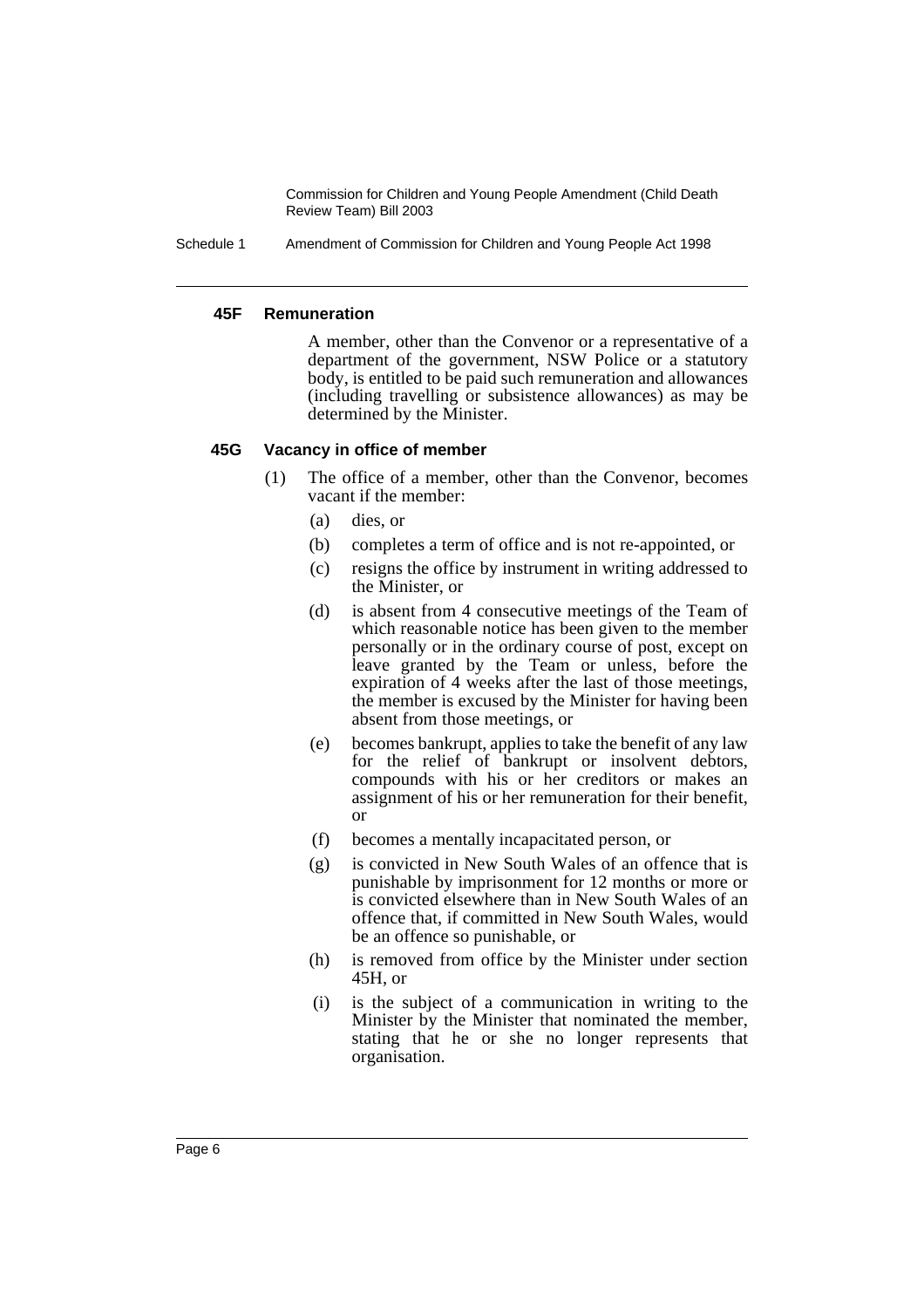(2) If the office of any member becomes vacant, another person is, subject to this Part, to be appointed to fill the vacancy.

#### **45H Removal from office**

The Minister may remove a member, other than the Convenor, from office for incapacity, incompetence or misbehaviour.

#### **45I Effect of certain other Acts**

- (1) Chapter 2 of the *Public Sector Employment and Management Act 2002* does not apply to or in respect of the appointment of a person as a member.
- (2) If by or under any Act provision is made:
	- (a) requiring a person who is the holder of a specified office to devote the whole of his or her time to the duties of that office, or
	- (b) prohibiting the person from engaging in employment outside the duties of that office,

that provision does not operate to disqualify that person from holding that office and also the office of a member or from accepting and retaining any remuneration payable to the person under this Part as a member.

### **45J General procedure**

- (1) The procedure for the calling of meetings of the Team and for the conduct of business at those meetings is to be as determined by the Convenor.
- (2) The Team is to meet not less than 4 times in each calendar year.

#### **45K Quorum for meetings**

A majority of persons for the time being holding office as members of the Team constitutes a quorum for any meeting of the Team.

#### **45L Presiding member**

(1) The Convenor, or in the absence of the Convenor, the Deputy Convenor, is to preside at any meeting of the Team.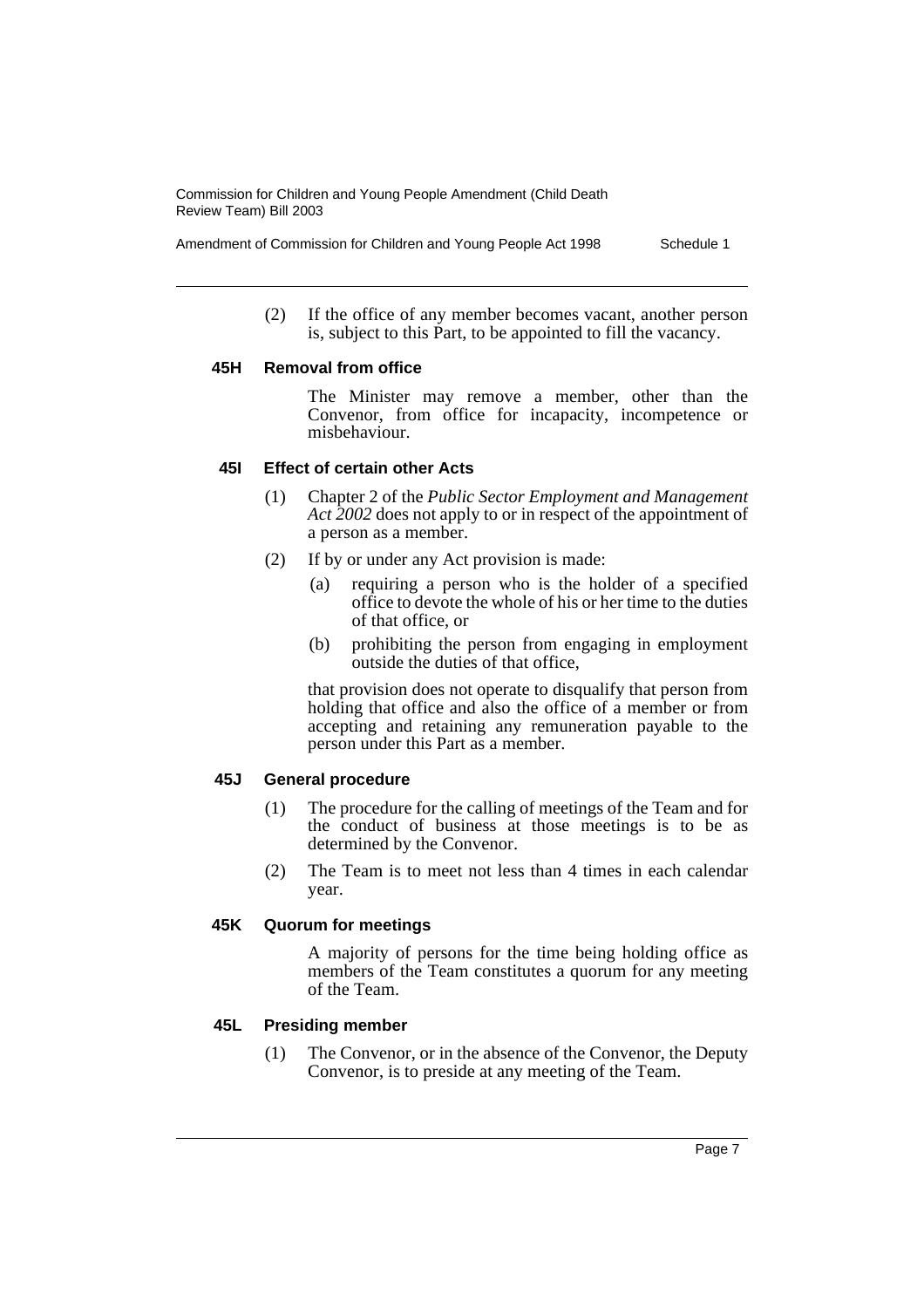Schedule 1 Amendment of Commission for Children and Young People Act 1998

- (2) If both the Convenor and the Deputy Convenor are absent from any meeting, a member elected by the members present at the meeting is to preside at that meeting.
- (3) The presiding member has a deliberative vote and, in the event of an equality of votes, has a second or casting vote.

#### **45M Voting**

A decision supported by a majority of the votes cast at a meeting of the Team at which a quorum is present is the decision of the Team.

# **Division 3 Functions of the Team**

#### **45N Functions of the Team**

- (1) The Team has the following functions:
	- (a) to maintain the register of child deaths occurring in New South Wales that has recorded such deaths since 1 January 1996,
	- (b) to classify those deaths according to cause, demographic criteria and other relevant factors,
	- (c) to analyse data to identify patterns and trends relating to those deaths,
	- (d) with the approval of the Minister, to undertake, alone or with others, research that aims to help prevent or reduce the likelihood of child deaths,
	- (e) to make recommendations, arising from the Team's maintenance of the register of child deaths and from its research, as to legislation, policies, practices and services for implementation by government and nongovernment agencies and the community to prevent or reduce the likelihood of child deaths,
	- (f) to identify areas requiring further research by the Team or other agencies or persons.
- (2) The Team may not undertake a review of a reviewable death (within the meaning of Part 6 of the *Community Services (Complaints, Reviews and Monitoring) Act 1993*) but may:
	- (a) include a reviewable death in research that examines a sample or population of child deaths, and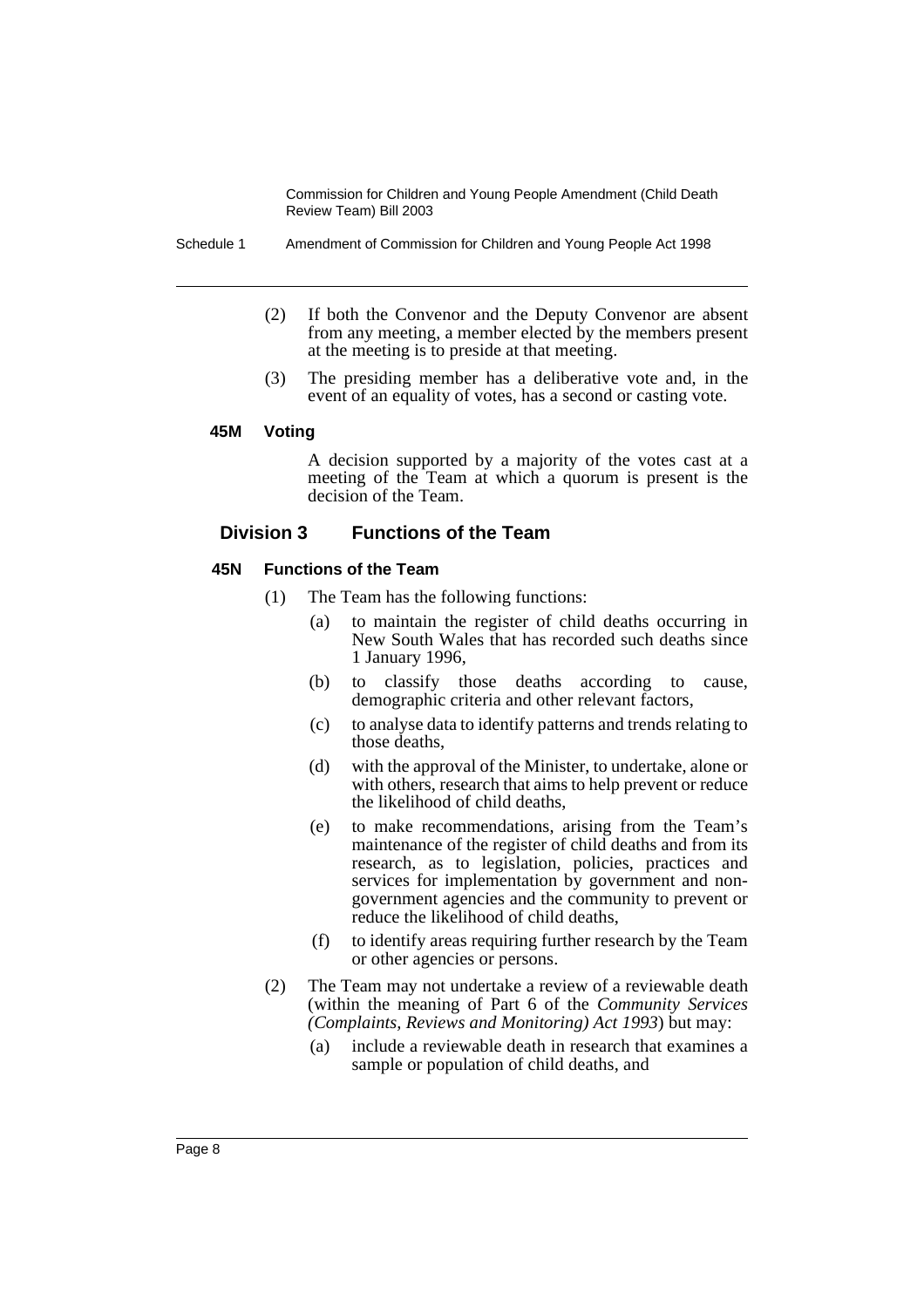Amendment of Commission for Children and Young People Act 1998 Schedule 1

- (b) with the approval of the Minister, conduct research about reviewable deaths.
- (3) Before granting an approval for the purposes of subsection (2) (b), the Minister is to consult with and consider the advice of the Ombudsman.

# **45O Appointment of expert advisers**

- (1) The Convenor may, otherwise than under a contract of employment, appoint persons with relevant qualifications and experience to advise the Team in the exercise of its functions.
- (2) A person so appointed is entitled to be paid such remuneration and allowances (including travelling and subsistence allowances) as may be determined by the Minister in respect of the person.

# **45P Annual report to Parliament**

- (1) The Team is required to prepare, within the period of 4 months after 30 June in each year, a report of its operations during the year ended on that 30 June and furnish the report to the Presiding Officer of each House of Parliament.
- (2) A report by the Team under this section must include the following:
	- (a) a description of its activities during that year in relation to each of its functions,
	- (b) details of the extent to which its previous recommendations have been accepted,
	- (c) whether any information has been authorised to be disclosed by the Convenor as referred to in section 45U (1) (b),
	- (d) if the Team has not presented a report to Parliament under section 45R within the previous 3 years, the reasons why such a report has not been presented.
- (3) A report by the Team under this section may include, in relation to any details referred to in subsection (2) (b), comment on the extent to which those recommendations have been implemented in practice.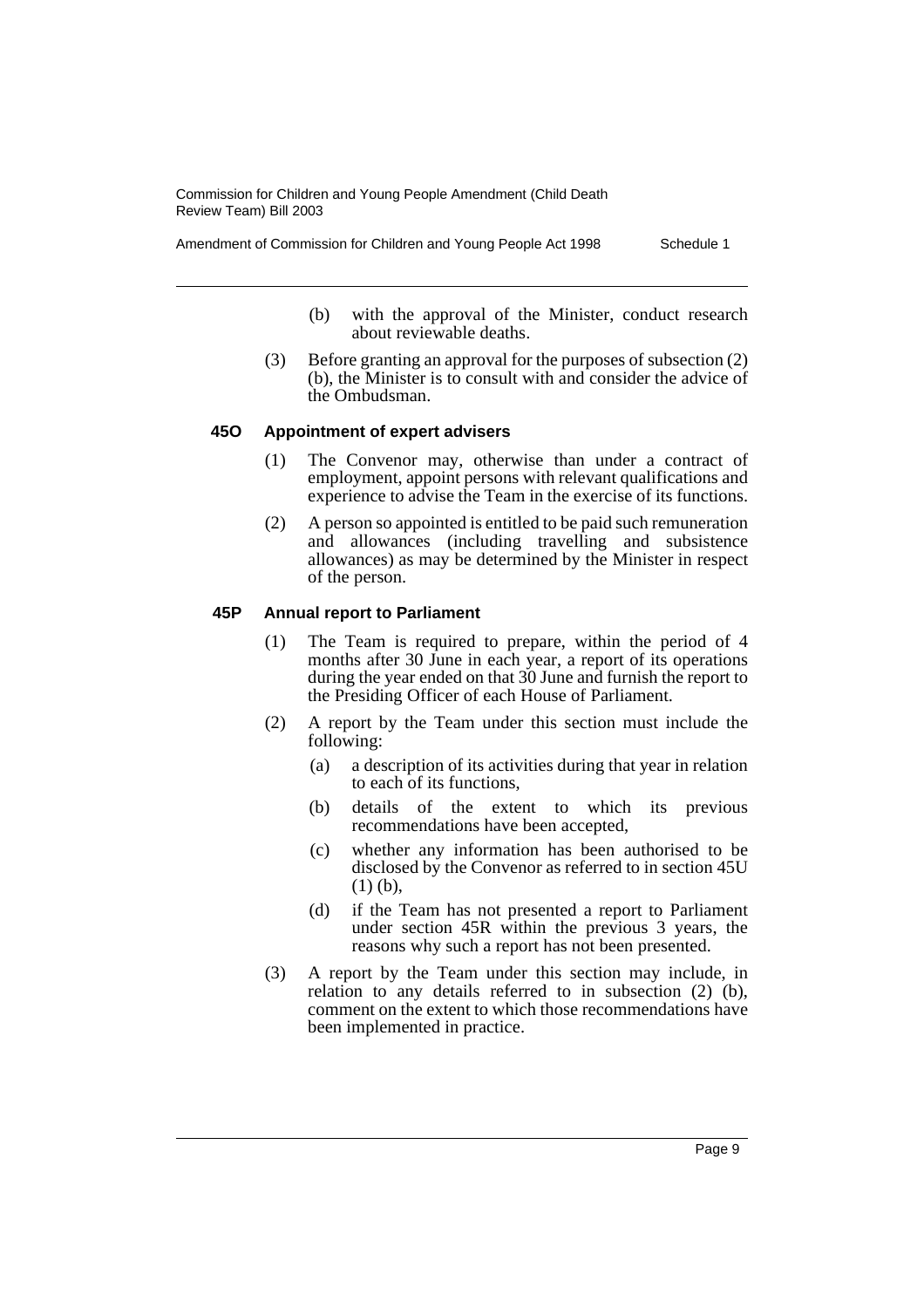Schedule 1 Amendment of Commission for Children and Young People Act 1998

#### **45Q Annual child death review report**

- (1) The Team is required to prepare, within the period of 4 months after 30 June in each year, a report consisting of data collected and analysed in relation to child deaths registered during the previous calendar year and furnish the report to the Presiding Officer of each House of Parliament.
- (2) A report by the Team under this section may include any recommendations made for the purposes of section 45N (1) (e) or (f).

#### **45R Other reports**

The Team may, at any time, make a report containing the results of research undertaken in exercise of its research functions under section 45N and furnish the report to the Presiding Officer of each House of Parliament.

#### **45S Preparation and presentation of reports**

- (1) Section 25 applies to a report under section 45P, 45Q or 45R in the same way as it applies to a report of the Commission under Part 5.
- (2) Section 26 applies to a report under section 45P, 45Q or 45R in the same way as it applies to a report of the Commission under Part 5.
- (3) A report of the Team under section 45P, 45Q or 45R may be presented separately from any other such report or together with any other such report or as part of a report of the Commission under Part 5.

# **Division 4 Access to and confidentiality of information**

#### **45T Duty of persons to assist the Team**

- (1) It is the duty of each of the following persons, namely:
	- (a) the Director-General, the Department Head, chief executive officer or senior member of any department of the government, statutory body or local authority,
	- (b) the Commissioner of Police,
	- (c) the State Coroner,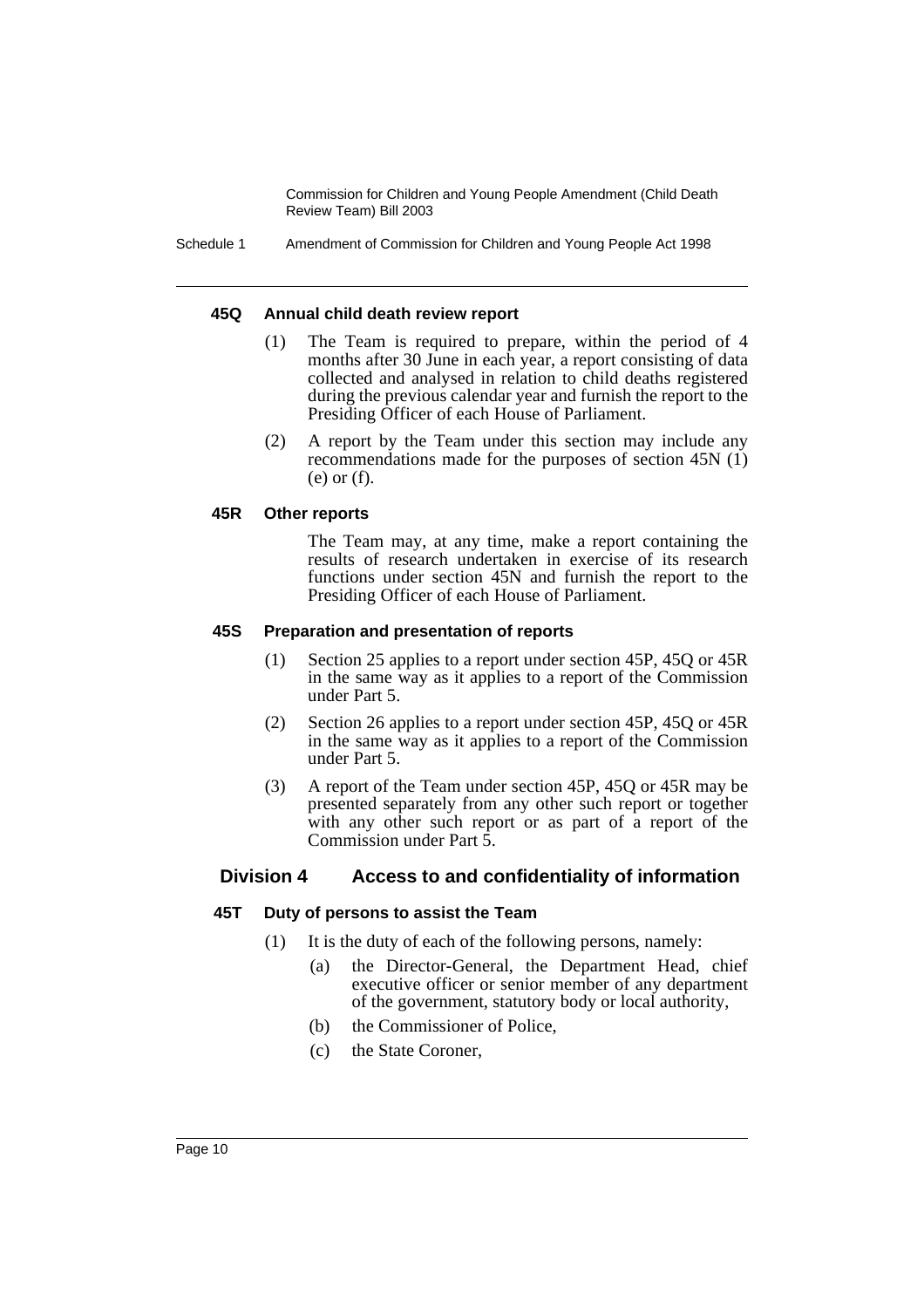Amendment of Commission for Children and Young People Act 1998 Schedule 1

- (d) a medical practitioner or health care professional who, or the head of a body which, delivers health services to children,
- (e) a person who, or the head of a body which, delivers welfare services to children (including family support services, children's services, foster care or residential out-of-home care, and disability services),
- (f) the principal of a non-government school (within the meaning of the *Education Act 1990*),

to provide the Team with full and unrestricted access to records that are under the person's control, or whose production the person may, in an official capacity, reasonably require, being records to which the Team reasonably requires access for the purpose of exercising its functions.

- (2) Access to which the Team is entitled under subsection (1) includes the right to inspect and, on request, to be provided with copies of, any record referred to in that subsection and to inspect any non-documentary evidence associated with any such record.
- (3) A provision of any Act or law that restricts or denies access to records does not prevent a person to whom subsection (1) applies from complying, or affect the person's duty to comply, with that subsection.
- (4) In this section, *record* means any document or other source of information compiled, recorded or stored in written form or on film, or by electronic process, or in any other manner or by any other means.

#### **45U Confidentiality of information**

- (1) A Team-related person must not make a record of, or directly or indirectly disclose to any person, any information (including the contents of any document) that was acquired by the person by reason of being a Team-related person, unless:
	- (a) the record or disclosure is made in good faith for the purpose of exercising a function under this Part, or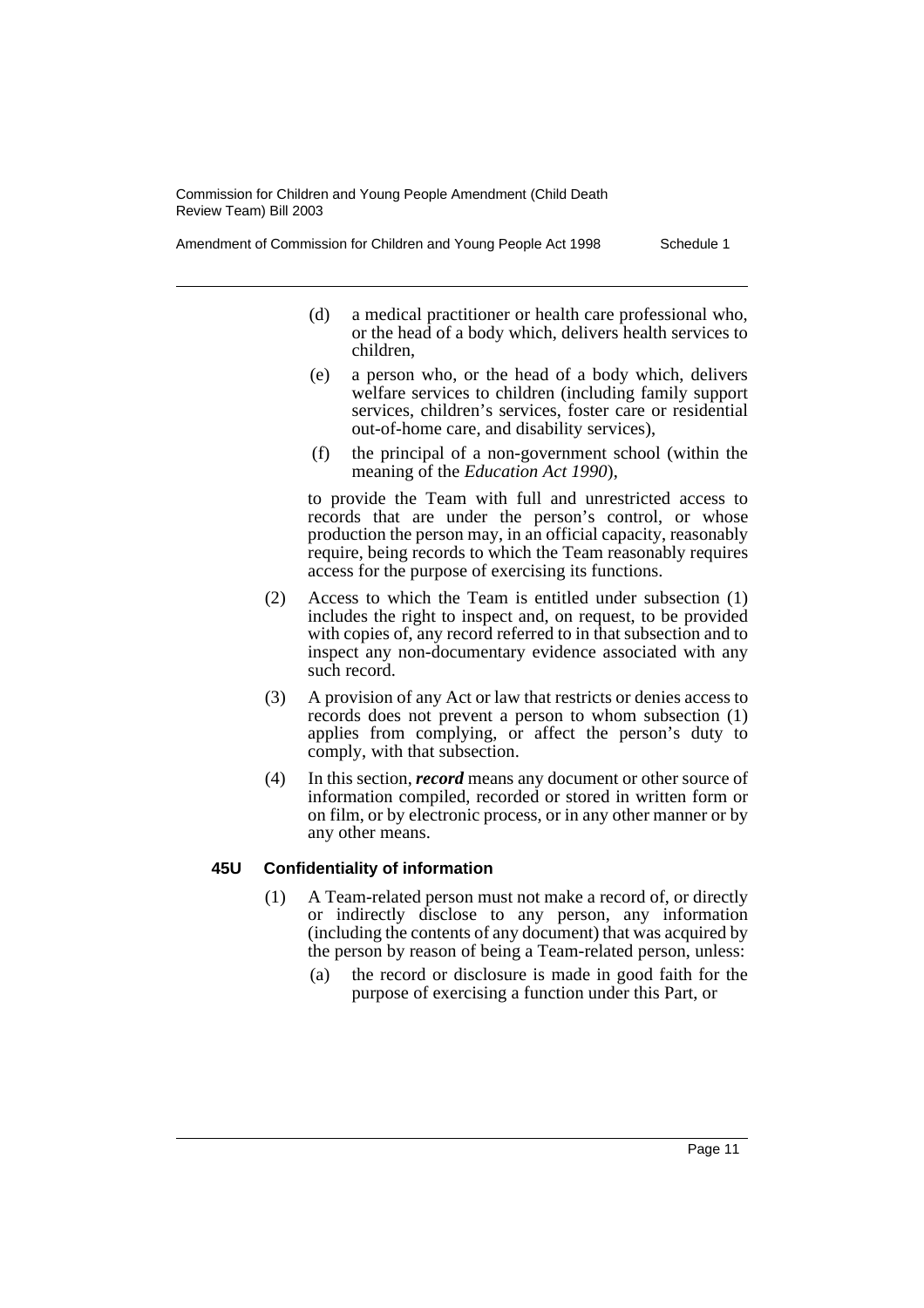Schedule 1 Amendment of Commission for Children and Young People Act 1998

- (b) the record or disclosure is authorised to be made by the Convenor in connection with research that is undertaken for the purpose of helping to prevent or reduce the likelihood of deaths of children in New South Wales, or
- (c) the record or disclosure is made by the Convenor for the purpose of:
	- (i) providing information to the Commissioner of Police in connection with a possible criminal offence, or
	- (ii) reporting to the Director-General of the Department of Community Services that a child or class of children may be at risk of harm, or
	- (iii) providing information to the State Coroner that may relate to a death that is within the jurisdiction of the State Coroner, whether or not the death has been the subject of an inquest under the *Coroners Act 1980*, or
	- (iv) providing information to the Ombudsman concerning the death of a child that is relevant to the exercise of any of the Ombudsman's functions, or
- (d) the record or disclosure is made by a member of the Team to a Minister, or to a Department Head, chief executive officer or senior member of any department of the government or a statutory body, in connection with a draft report prepared for the purpose of section 45P, 45Q or 45R.

Maximum penalty: 50 penalty units or imprisonment for 12 months, or both.

- (2) A Team-related person is not required:
	- (a) to produce to any court any document or other thing that has come into the person's possession, custody or control, or
	- (b) to reveal to any court any information that has come to the person's notice,

by reason of being a Team-related person.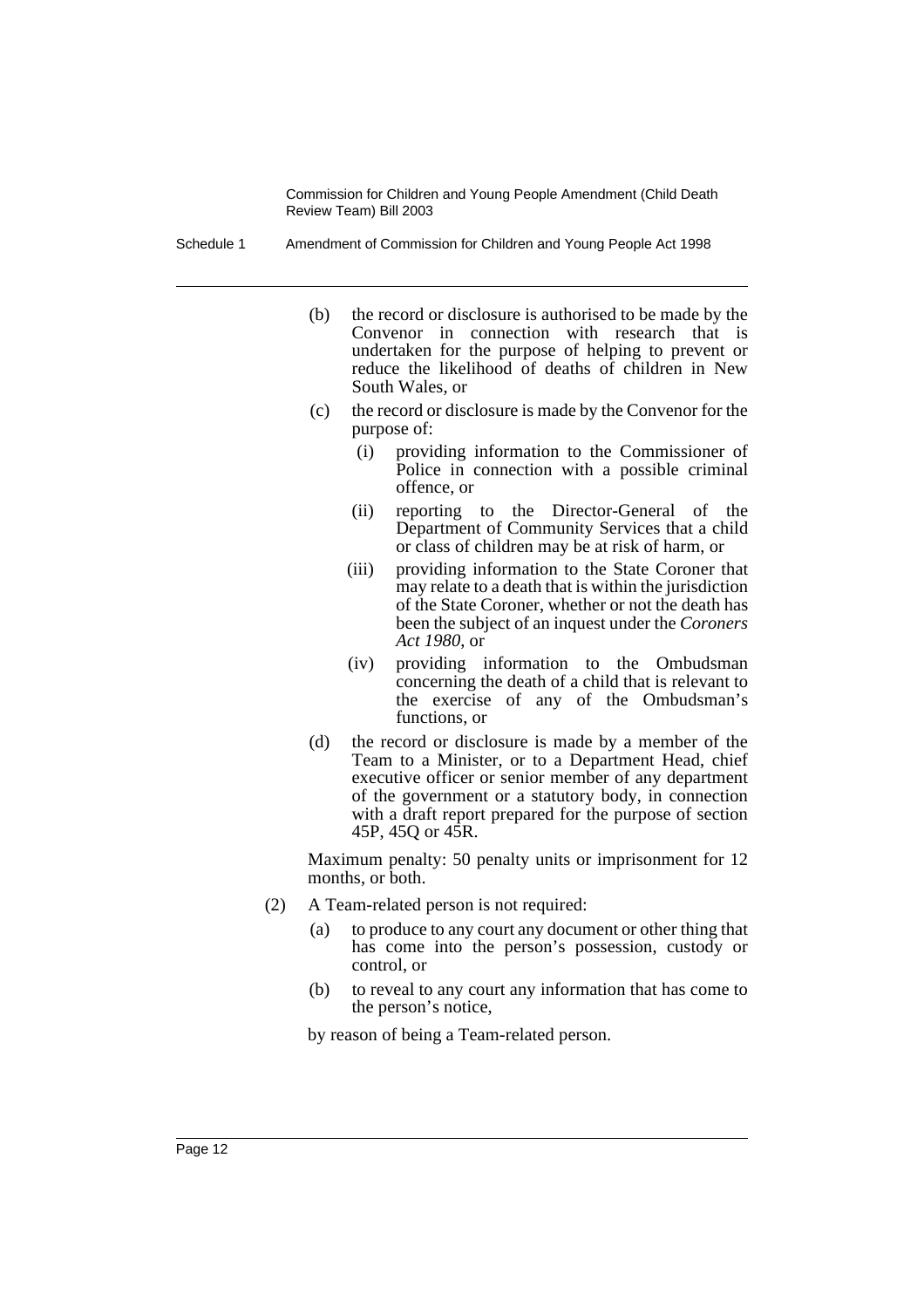Amendment of Commission for Children and Young People Act 1998 Schedule 1

- (3) Any authority or person to whom any information referred to in subsection (1) is revealed, and any person or employee under the control of that authority or person:
	- (a) is subject to the same obligations and liabilities under subsection (1), and
	- (b) enjoys the same rights and privileges under subsection (2),

in respect of that information as if he or she were a Teamrelated person who had acquired the information for the purpose of the exercise of the functions of the Team. Failure to comply with obligations and liabilities referred to in this subsection is taken to be a contravention of subsection (1).

(4) In this section:

*court* includes any tribunal or person having power to require the production of documents or the answering of questions.

*produce* includes permit access to.

*Team-related person* means a member of the Team, a member of staff of the Team and any person engaged to assist the Team in the exercise of its functions, including persons appointed under section 45O.

#### **45V Dishonestly obtaining information**

A person who dishonestly obtains information (including the contents of any document) that was acquired by a person by reason of being a Team-related person (within the meaning of section 45U) is guilty of an offence.

Maximum penalty: 50 penalty units or imprisonment for 12 months, or both.

# **Division 5 Miscellaneous**

#### **45W Execution of documents**

A document required to be executed by the Team in the exercise of its functions is sufficiently executed if it is signed by the Convenor or another member authorised by the Convenor.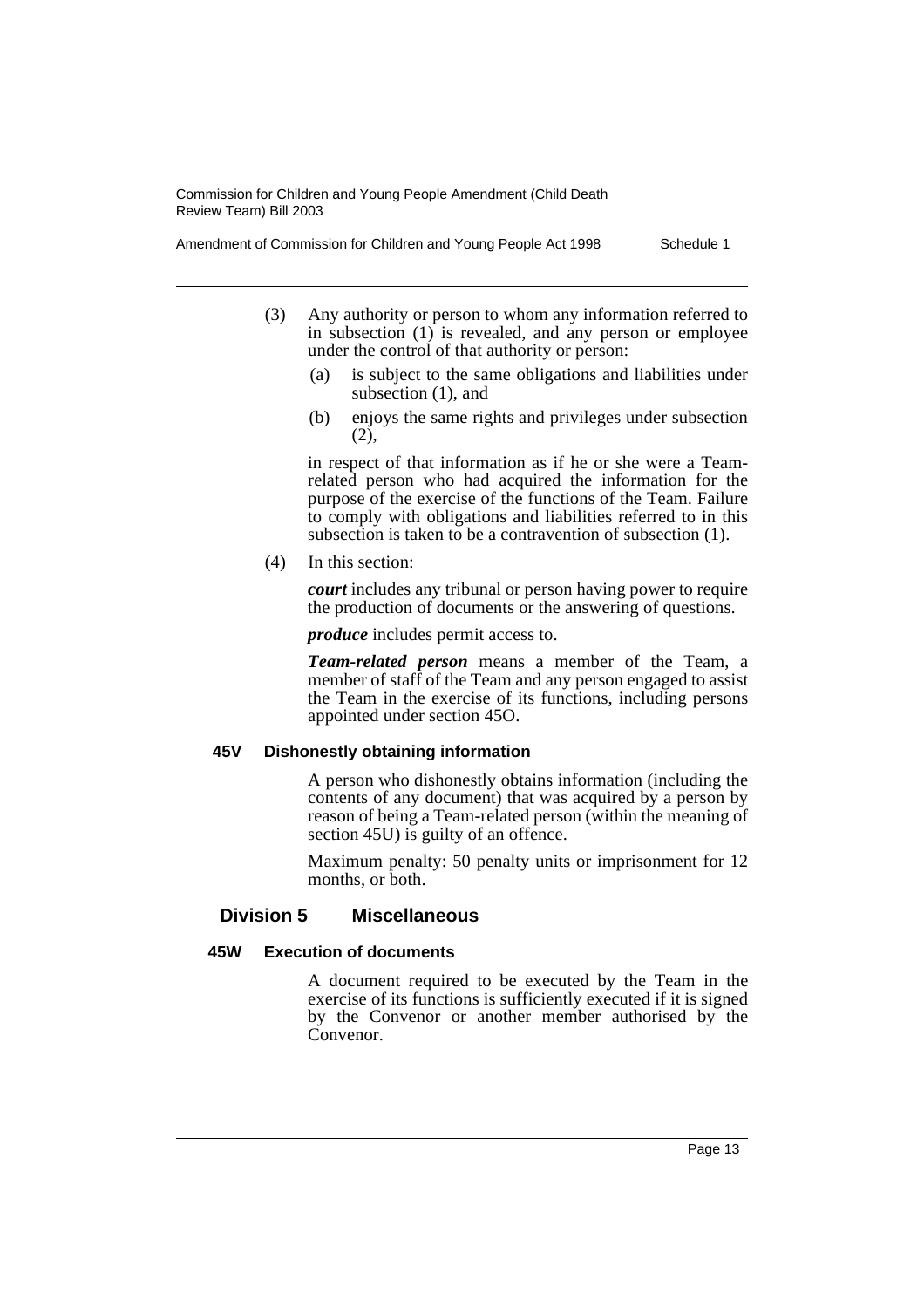Schedule 1 Amendment of Commission for Children and Young People Act 1998

## **45X Review of Part**

- (1) The Minister is to review this Part to determine whether the policy objectives of this Part remain valid and whether the terms of this Part remain appropriate for securing those objectives.
- (2) The review is to be undertaken as soon as possible after the period of 5 years from the commencement of this Part.
- (3) A report on the outcome of the review is to be tabled in each House of Parliament within 12 months after the end of the period of 5 years.
- (4) A review of this Part may also be undertaken as part of the review required under section 53 and the report on the outcome of the review may be included in the report under that section.

# **[7] Section 48 Protection from liability**

Insert ", or the Child Death Review Team, a member of the Team or a person acting under the direction of the Team" after "advisory committee" where thirdly occurring.

#### **[8] Section 48**

Insert ", member of the Team" after "advisory committee" where fourthly occurring.

# **[9] Section 51 Regulations**

Insert after section 51 (1):

(1A) Without limiting subsection (1), the regulations may make provision for or with respect to the constitution, functions, procedure and other matters relating to the Child Death Review Team.

# **[10] Schedule 2 Amendment of other Acts and regulations**

Omit Schedule 2.1.

# **[11] Schedule 3 Savings, transitional and other provisions**

Insert at the end of clause 1 (1):

*Commission for Children and Young People Amendment (Child Death Review Team) Act 2003*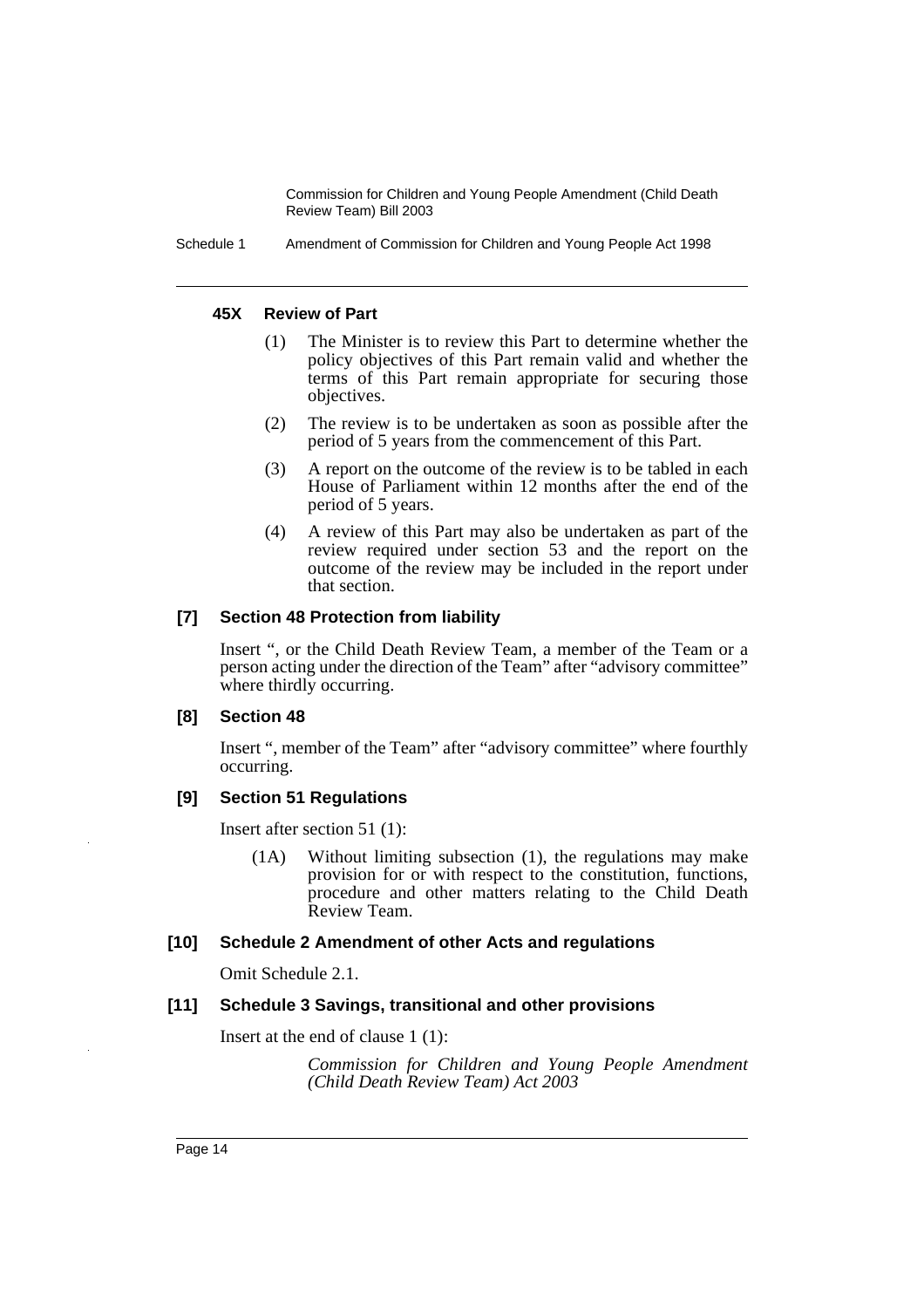Amendment of Commission for Children and Young People Act 1998 Schedule 1

# **[12] Schedule 3, Part 3**

Insert after Part 2:

# **Part 3 Provisions consequent on enactment of Commission for Children and Young People Amendment (Child Death Review Team) Act 2003**

# **3 Continuation of existing entity**

The Child Death Review Team established by section 45B is taken to be a continuation of, and the same legal entity as, the Child Death Review Team established under section 102 of the *Children (Care and Protection) Act 1987*.

#### **4 Continuation of existing members**

A person who, immediately before the repeal of section 102 of the *Children (Care and Protection) Act 1987*, held office as a member of the Child Death Review Team established by that section continues to hold office as a member of the Child Death Review Team established by section 45B for the balance of his or her term of office, subject to sections 45G and 45H.

#### **5 Furnishing of annual reports of Child Death Review Team for year ended 30 June 2003**

Sections 45P and 45Q extend to the preparation and presentation of the annual reports of the Child Death Review Team for the year ended 30 June 2003.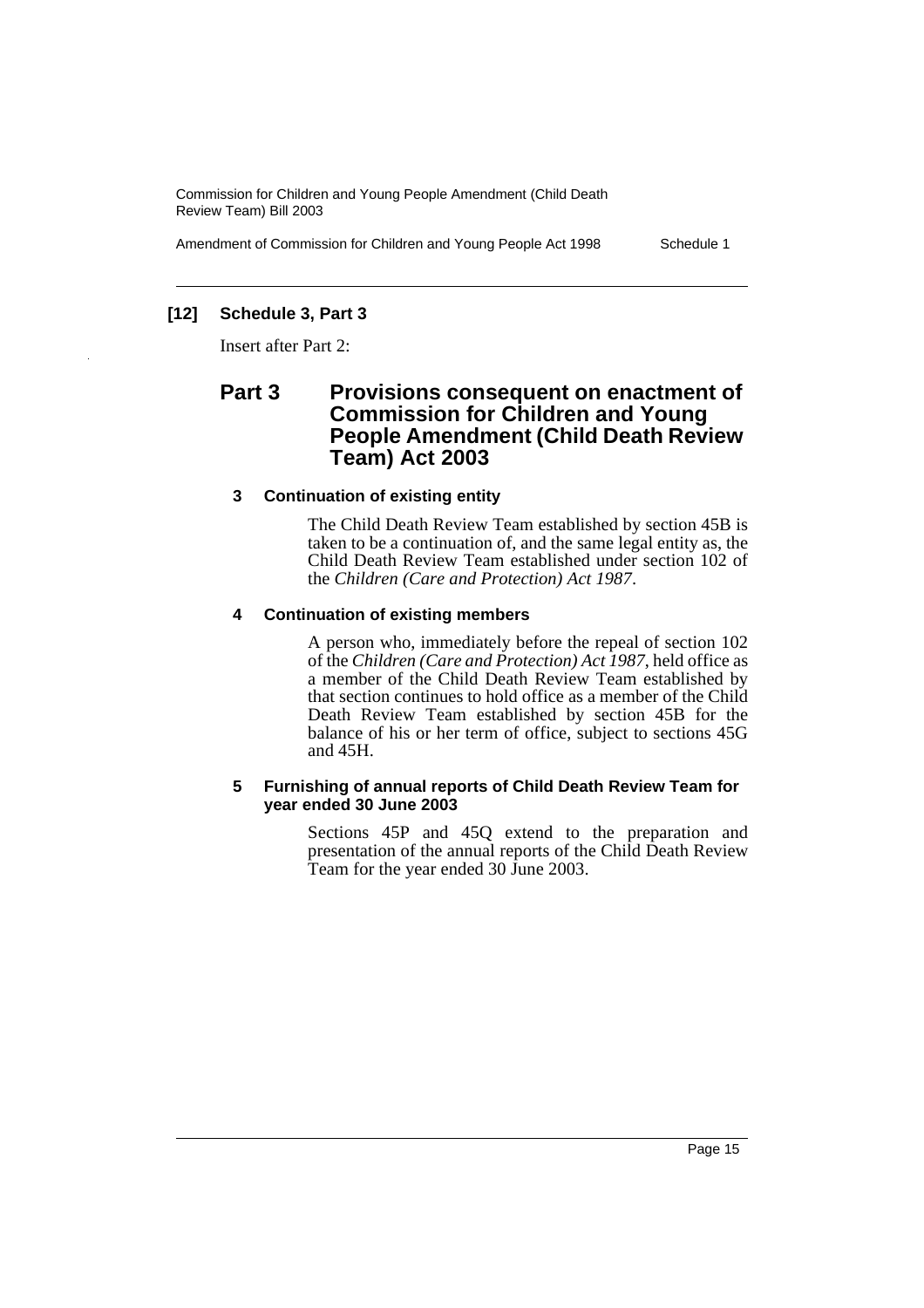Schedule 2 Amendment of other Acts

# <span id="page-16-0"></span>**Schedule 2 Amendment of other Acts**

(Section 4)

- **2.1 Children and Young Persons (Care and Protection) Act 1998 No 157**
- **[1] Section 3 Definitions**

Omit the definition of *Child Death Review Team*.

- **[2] Chapter 11 Child Death Review Team** Omit the Chapter.
- **[3] Schedule 1 Child Death Review Team**

Omit the Schedule.

- **2.2 Children (Care and Protection) Act 1987 No 54**
- **[1] Section 3 Definitions**

Omit the definition of *Child Death Review Team* from section 3 (1).

**[2] Part 7A Child Death Review Team**

Omit the Part.

**[3] Schedule 2A Child Death Review Team**

Omit the Schedule.

# **2.3 Community Services (Complaints, Reviews and Monitoring) Act 1993 No 2**

# **[1] Section 43 Reports**

Omit "the period covered by the report" from section 43 (2) (a).

Insert instead "the previous calendar year".